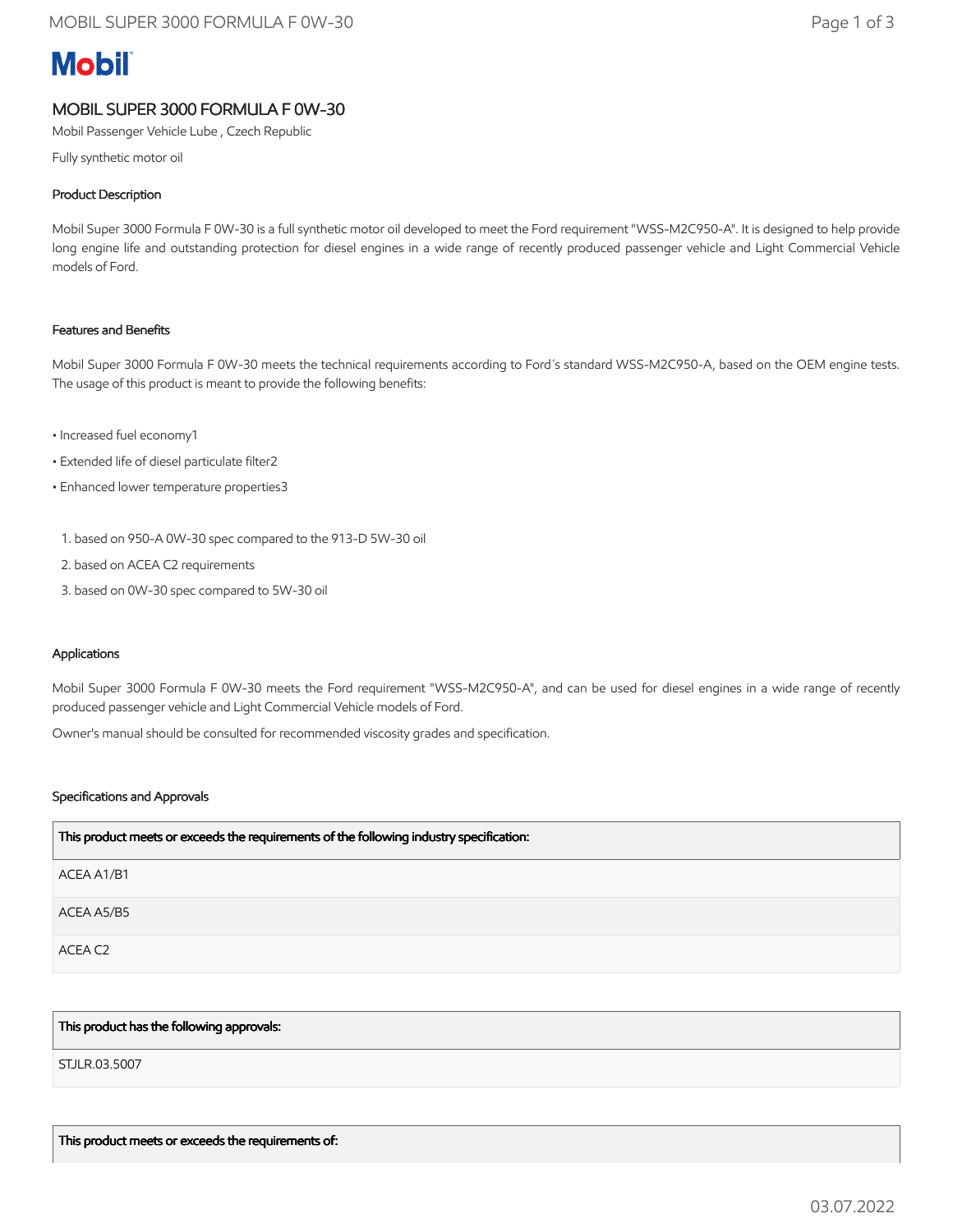#### This product meets or exceeds the requirements of:

FORD WSS-M2C950-A

#### Properties and Specifications

| Property                                                              |                  |
|-----------------------------------------------------------------------|------------------|
| Grade                                                                 | <b>SAE 0W-30</b> |
| Kinematic Viscosity @ 100 C, mm2/s, ASTM D445                         | 9.6              |
| Kinematic Viscosity @ 40 C, mm2/s, ASTM D445                          | 44.7             |
| Viscosity Index, ASTM D2270                                           | 204              |
| Density @ 15.6 C, g/ml, ASTM D4052                                    | 0.842            |
| Pour Point, °C, ASTM D97                                              | $-42$            |
| Flash Point, Cleveland Open Cup, °C, ASTM D92                         | 232              |
| Ash, Sulfated, mass%, ASTM D874                                       | 0.77             |
| Total Base Number, mgKOH/g, ASTM D2896                                | 8                |
| Mini-Rotary Viscometer, Apparent Viscosity, -40 C, mPa.s, ASTM D4684  | 20613            |
| Hi-Temp Hi-Shear Viscosity @ 150 C 1x10(6) sec(-1), mPa.s, ASTM D4683 | 2.96             |

#### Health and safety

Health and Safety recommendations for this product can be found on the Material Safety Data Sheet (MSDS) @ [http://www.msds.exxonmobil.com/psims](http://www.msds.exxonmobil.com/psims/psims.aspx) /psims.aspx

All trademarks used herein are trademarks or registered trademarks of Exxon Mobil Corporation or one of its subsidiaries unless indicated otherwise.

11-2021

.

Typical Properties are typical of those obtained with normal production tolerance and do not constitute a specification. Variations that do not affect product performance are to be expected during normal manufacture and at different blending locations. The information contained herein is subject to change without notice. All products may not be available locally. For more information, contact your local ExxonMobil contact or visit [www.exxonmobil.com](http://www.exxonmobil.com/)

ExxonMobil is comprised of numerous affiliates and subsidiaries, many with names that include Esso, Mobil, or ExxonMobil. Nothing in this document is intended to override or supersede the corporate separateness of local entities. Responsibility for local action and accountability remains with the local ExxonMobil-affiliate entities.

Energy lives here™